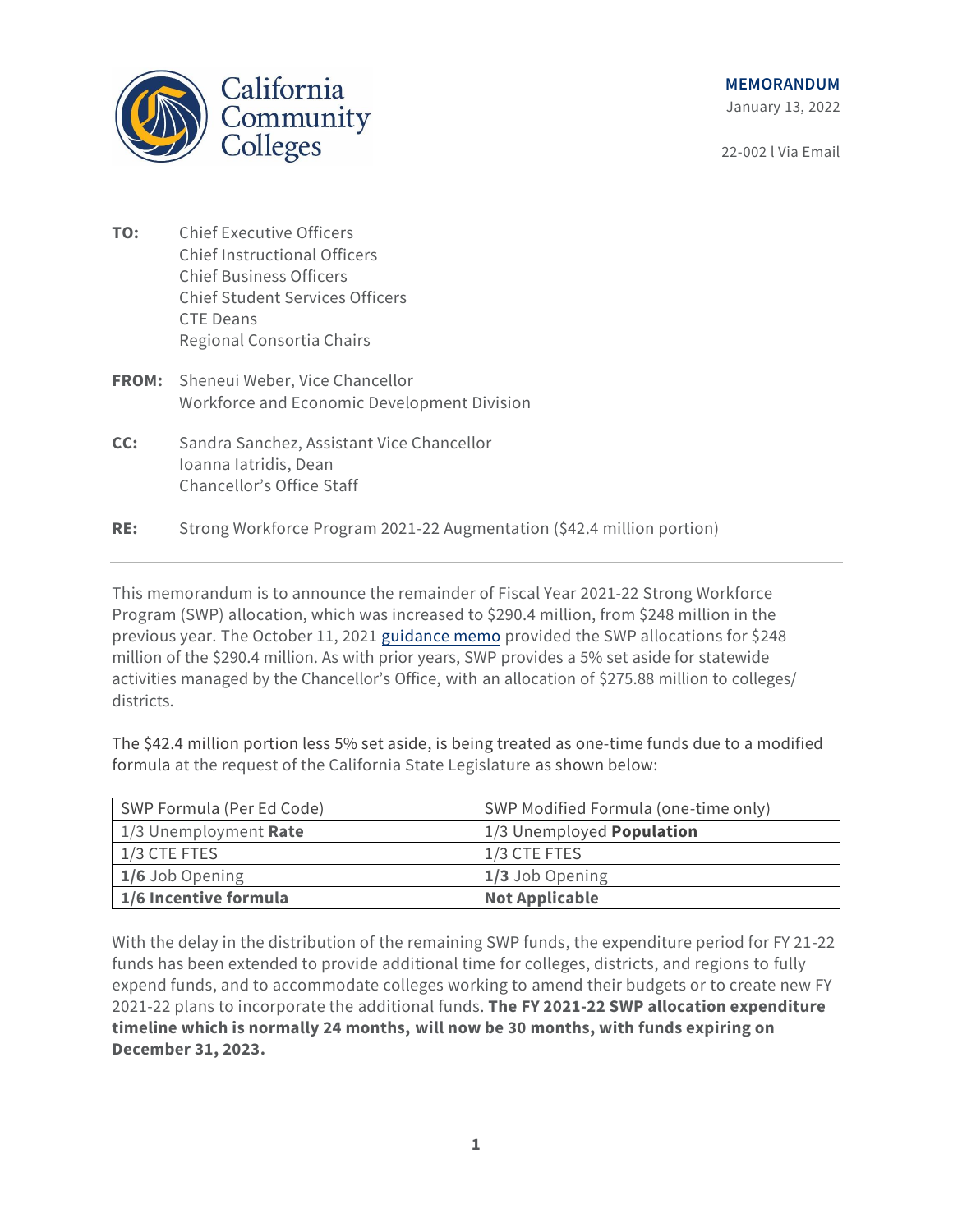**ACTION NEEDED:** Colleges will need to modify their FY 2021-2022 Strong Workforce plans including budgets (originally due on October 31, 2021), recertify and resubmit by **March 1, 2022**.

**To modify your FY 2021-22 budget, please have your College Project Lead, Institutional Project Manager, or District Signing Authority un-certify your plan.** If you need further technical assistance, please contact the NOVA Help Desk on [nova.cccco.edu](https://nova.cccco.edu/) or contact your regional program monitor.

### **2021-22 Program Planning and Reporting**

Colleges will have **30 months** to expend FY 2021-22 allocation dollars with a new expenditure timeline of **July 1, 2021 – December 31, 2023**

**REPORTING:** Please note that both Q1 and Q2 reports are now due on June 30, 2022. A revised reporting timeline is included below.

- FY 2021-22 Q1 and Q2 Old Date: February 15, 2022 **New Date: June 30, 2022**
- FY 2021-22 Q3 and Q4 November 15, 2022
- FY 2022-23 Q1 and Q2 February 15, 2023
- FY 2022-23 Q3 and Q4 November 15, 2023
- FY 2023-24 Q1 and Q2 February 15, 2024

### **FY 2021-22 Augmentation to Allocation Tables**

Please see the following Appendices for funding FY 21-22 allocations.

- Appendix A: 2021-22 SWP Augmentation to Local Base Allocation
- Appendix B: 2021-22 SWP Augmentation to Regional Base Allocations

Should you have any questions regarding the allocations, please contact your Strong Workforce Program Monitor or send an email t[o strongworkforcehelpdesk@cccco.edu.](mailto:strongworkforcehelpdesk@cccco.edu)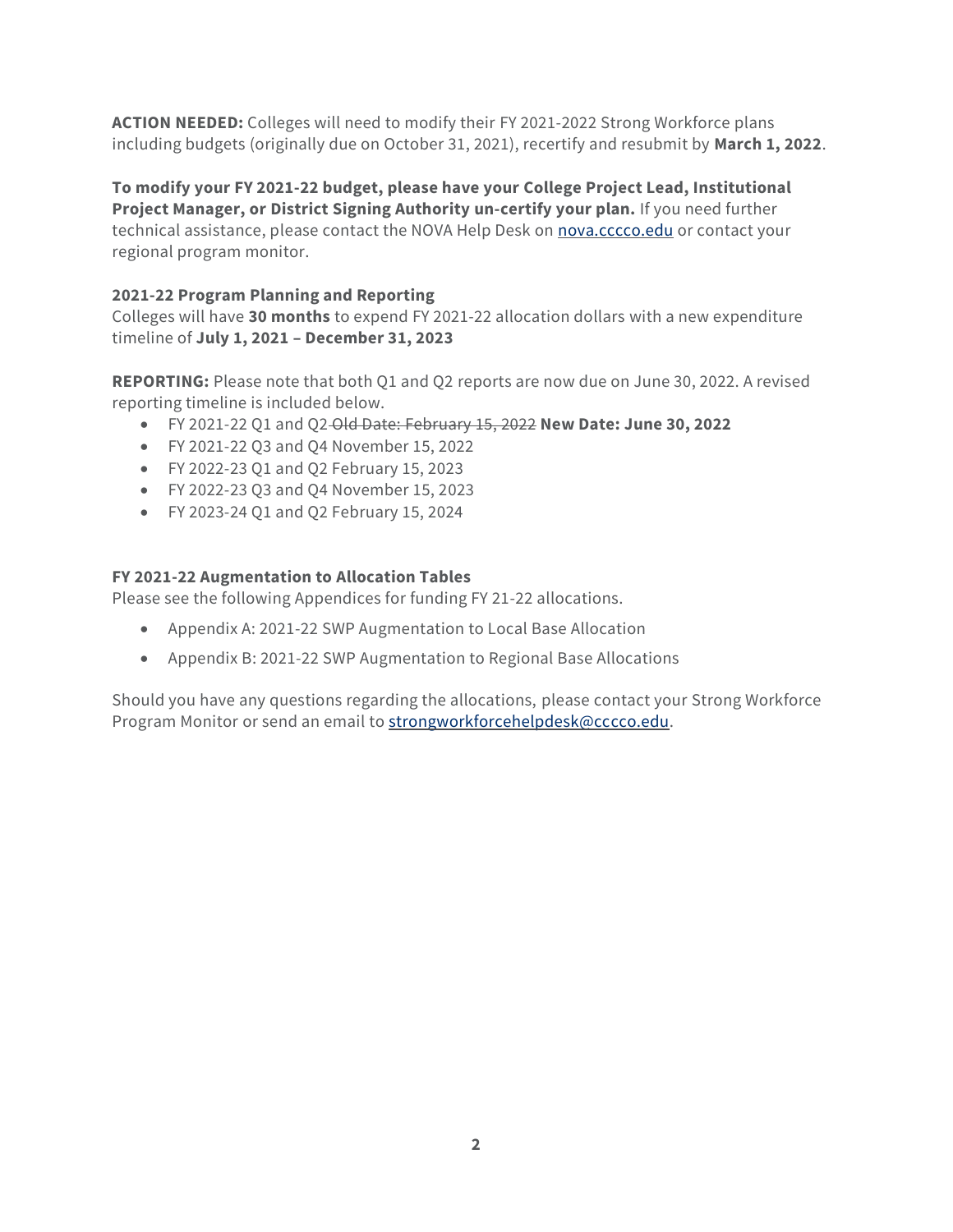|                      | \$235.6 Million Allocation |                  | <b>\$40.28 Million</b><br><b>Allocation</b> | <b>\$275.88 Million</b> |  |
|----------------------|----------------------------|------------------|---------------------------------------------|-------------------------|--|
| <b>District</b>      | <b>Initial Base</b>        | Initial 17%      | <b>Augmentation</b>                         | <b>Final Total</b>      |  |
|                      |                            | <b>Incentive</b> |                                             | <b>Allocation</b>       |  |
| Allan Hancock        | \$                         | \$               | \$                                          | \$                      |  |
|                      | 1,073,757                  | 246,278          | 166,843                                     | 1,486,879               |  |
| Antelope Valley      | \$                         | \$               | \$                                          | $\boldsymbol{\zeta}$    |  |
|                      | 1,608,273                  | 201,950          | 231,239                                     | 2,041,462               |  |
| Barstow              | \$                         | \$               | $\zeta$                                     | $\zeta$                 |  |
|                      | 178,874                    | 50,674           | 38,597                                      | 268,145                 |  |
| <b>Butte-Glenn</b>   | \$                         | \$               | $\boldsymbol{\dot{\varsigma}}$              | \$                      |  |
|                      | 2,536,722                  | 249,203          | 198,624                                     | 2,984,549               |  |
| Cabrillo             | \$                         | \$               | \$                                          | \$                      |  |
|                      | 1,008,418                  | 178,963          | 210,641                                     | 1,398,022               |  |
| Cerritos             | \$                         | \$               | $\boldsymbol{\zeta}$                        | $\boldsymbol{\zeta}$    |  |
|                      | 1,213,859                  | 424,022          | 293,815                                     | 1,931,696               |  |
| Chabot-Las Positas   | \$                         | \$               | \$                                          | \$                      |  |
|                      | 1,664,515                  | 385,018          | 407,859                                     | 2,457,393               |  |
| Chaffey              | \$                         | \$               | $\zeta$                                     | $\boldsymbol{\zeta}$    |  |
|                      | 1,845,228                  | 288,607          | 422,530                                     | 2,556,365               |  |
| Citrus               | \$                         | \$               | $\zeta$                                     | \$                      |  |
|                      | 648,530                    | 205,759          | 158,411                                     | 1,012,700               |  |
| Coast                | \$                         | \$               | \$                                          | $\boldsymbol{\zeta}$    |  |
|                      | 2,399,647                  | 642,368          | 464,314                                     | 3,506,328               |  |
| Compton              | \$                         | \$               | \$                                          | \$                      |  |
|                      | 472,487                    | 83,411           | 155,985                                     | 711,884                 |  |
| Contra Costa         | \$                         | \$               | $\boldsymbol{\zeta}$                        | $\boldsymbol{\zeta}$    |  |
|                      | 2,810,444                  | 484,718          | 681,976                                     | 3,977,138               |  |
| Copper Mountain      | \$                         | \$               | \$                                          | \$                      |  |
|                      | 154,970                    | 28,638           | 33,686                                      | 217,294                 |  |
| Desert               | \$                         | \$               | $\boldsymbol{\zeta}$                        | \$                      |  |
|                      | 1,257,406                  | 176,423          | 272,150                                     | 1,705,978               |  |
| El Camino            | \$                         | \$               | \$                                          | \$                      |  |
|                      | 1,193,742                  | 313,381          | 323,704                                     | 1,830,827               |  |
| <b>Feather River</b> | \$                         | \$               | $\zeta$                                     | \$                      |  |
|                      | 354,268                    | 48,903           | 35,375                                      | 438,547                 |  |
| Foothill-DeAnza      | \$                         | \$               | \$                                          | \$                      |  |
|                      | 1,839,694                  | 692,615          | 372,261                                     | 2,904,571               |  |
| Gavilan              | \$                         | \$               | $\boldsymbol{\zeta}$                        | \$                      |  |
|                      | 590,374                    | 141,951          | 127,130                                     | 859,456                 |  |
| Glendale             | \$                         | \$               | \$                                          | \$                      |  |
|                      | 691,447                    | 226,331          | 167,616                                     | 1,085,394               |  |
| Grossmont-Cuyamaca   | \$                         | \$               | $\boldsymbol{\zeta}$                        | \$                      |  |
|                      | 1,361,238                  | 307,555          | 266,543                                     | 1,935,337               |  |
| Hartnell             | \$                         | \$               | \$                                          | \$                      |  |
|                      | 1,084,139                  | 209,992          | 225,884                                     | 1,520,015               |  |
| Imperial             | \$                         | \$               | $\boldsymbol{\zeta}$                        | \$                      |  |
|                      | 1,257,432                  | 137,787          | 211,004                                     | 1,606,222               |  |
| Kern                 | \$                         | \$               | \$                                          | \$                      |  |
|                      | 3,726,662                  | 534,511          | 727,222                                     | 4,988,395               |  |
| Lake Tahoe           | \$                         | \$               | \$                                          | \$                      |  |
|                      | 216,115                    | 84,659           | 36,655                                      | 337,429                 |  |
| Lassen               | \$                         | \$               | \$                                          | \$                      |  |
|                      | 263,609                    | 40,751           | 26,763                                      | 331,123                 |  |
| Long Beach           | \$                         | \$               | $\boldsymbol{\zeta}$                        | \$                      |  |
|                      | 1,188,536                  | 306,751          | 319,576                                     | 1,814,864               |  |
| Los Angeles          | 9,304,135                  | Ş                | Ş                                           | Ş                       |  |
|                      | Ş                          | 1,821,199        | 2,816,620                                   | 13,941,955              |  |
| Los Rios             | \$                         | \$               | \$                                          | \$                      |  |
|                      | 6,615,026                  | 1,423,862        | 1,157,767                                   | 9,196,655               |  |
| Marin                | \$                         | \$               | \$                                          | \$                      |  |
|                      | 482,401                    | 58,954           | 127,065                                     | 668,420                 |  |
| Mendocino-Lake       | \$                         | \$               | \$                                          | \$                      |  |
|                      | 750,101                    | 79,757           | 60,817                                      | 890,674                 |  |
| Merced               | \$                         | \$               | \$                                          | \$                      |  |
|                      | 1,077,028                  | 216,218          | 209,512                                     | 1,502,757               |  |
| MiraCosta            | \$                         | \$               | \$                                          | \$                      |  |
|                      | 962,903                    | 192,560          | 194,812                                     | 1,350,275               |  |
| Monterey Peninsula   | \$                         | \$               | \$                                          | \$                      |  |
|                      | 625,944                    | 156,025          | 124,507                                     | 906,476                 |  |
| Mt. San Antonio      | \$                         | \$               | \$                                          | \$                      |  |
|                      | 1,924,391                  | 446,655          | 500,514                                     | 2,871,560               |  |
| Mt. San Jacinto      | \$                         | \$               | \$                                          | \$                      |  |
|                      | 1,826,405                  | 199,186          | 423,758                                     | 2,449,349               |  |
| Napa Valley          | \$                         | \$               | \$                                          | \$                      |  |
|                      | 427,918                    | 104,569          | 98,301                                      | 630,788                 |  |
| North Orange County  | \$                         | \$               | \$                                          | \$                      |  |
|                      | 3,190,349                  | 600,088          | 617,689                                     | 4,408,127               |  |
| Ohlone               | \$                         | \$               | \$                                          | \$                      |  |
|                      | 648,906                    | 120,231          | 157,647                                     | 926,784                 |  |

# **Appendix A: 2021-22 SWP Augmentation to Local Allocation (Modified Formula)**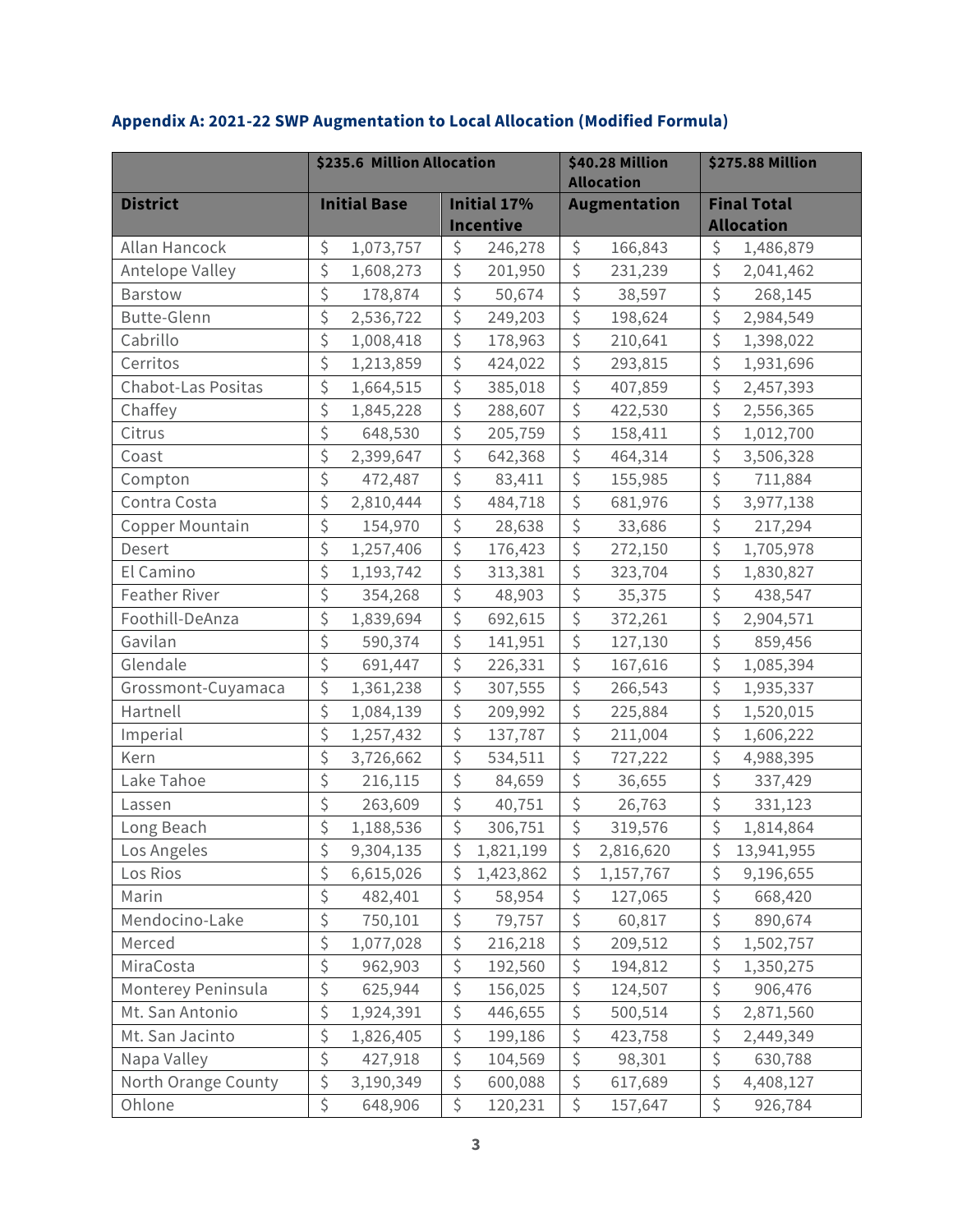| Palo Verde             | \$               | 176,249   | \$                     | 61,952    | \$                   | 33,916  | \$               | 272,118   |
|------------------------|------------------|-----------|------------------------|-----------|----------------------|---------|------------------|-----------|
| Palomar                | \$               | 1,966,749 | \$                     | 343,152   | \$                   | 400,295 | \$               | 2,710,196 |
| Pasadena Area          | \$               | 1,082,237 | \$                     | 375,036   | \$                   | 257,180 | \$               | 1,714,453 |
| Peralta                | \$               | 1,895,193 | \$                     | 374,988   | \$                   | 448,719 | \$               | 2,718,901 |
| Rancho Santiago        | \$               | 2,677,883 | \$                     | 753,020   | \$                   | 506,699 | \$               | 3,937,602 |
| Redwoods               | \$               | 1,289,560 | \$                     | 96,812    | $\boldsymbol{\zeta}$ | 96,865  | \$               | 1,483,237 |
| Rio Hondo              | \$               | 946,890   | \$                     | 289,682   | \$                   | 239,476 | \$               | 1,476,048 |
| Riverside              | \$               | 2,980,683 | $\overline{\varsigma}$ | 591,050   | \$                   | 638,578 | \$               | 4,210,312 |
| San Bernardino         | \$               | 1,832,794 | \$                     | 319,787   | $\boldsymbol{\zeta}$ | 405,385 | \$               | 2,557,966 |
| San Diego              | \$               | 3,730,632 | \$                     | 1,295,749 | \$                   | 714,937 | \$               | 5,741,319 |
| San Francisco          | \$               | 2,177,861 | \$                     | 511,692   | $\boldsymbol{\zeta}$ | 526,920 | \$               | 3,216,474 |
| San Joaquin Delta      | \$               | 2,309,360 | \$                     | 344,325   | \$                   | 467,691 | \$               | 3,121,376 |
| San Jose-Evergreen     | \$               | 2,026,629 | \$                     | 239,987   | \$                   | 471,266 | \$               | 2,737,883 |
| San Luis Obispo County | \$               | 941,660   | \$                     | 161,122   | \$                   | 150,113 | \$               | 1,252,895 |
| San Mateo County       | \$               | 2,024,237 | \$                     | 332,706   | \$                   | 450,914 | \$               | 2,807,857 |
| Santa Barbara          | \$               | 1,069,146 | \$                     | 289,542   | \$                   | 168,871 | \$               | 1,527,560 |
| Santa Clarita          | \$               | 1,423,722 | \$                     | 290,779   | \$                   | 221,145 | \$               | 1,935,646 |
| Santa Monica           | \$               | 879,088   | \$                     | 346,598   | \$                   | 176,102 | \$               | 1,401,789 |
| Sequoias               | \$               | 1,456,621 | \$                     | 221,115   | \$                   | 286,813 | \$               | 1,964,549 |
| Shasta-Tehama-Trinity  | \$               | 2,165,933 | \$                     | 174,577   | $\boldsymbol{\zeta}$ | 163,882 | \$               | 2,504,392 |
| Sierra Joint           | \$               | 1,643,723 | \$                     | 278,676   | \$                   | 296,931 | \$               | 2,219,330 |
| Siskiyou Joint         | \$               | 466,947   | \$                     | 108,781   | \$                   | 34,293  | \$               | 610,021   |
| Solano                 | \$               | 1,098,223 | \$                     | 161,668   | \$                   | 269,969 | \$               | 1,529,860 |
| Sonoma County          | \$               | 1,761,099 | \$                     | 400,405   | \$                   | 389,368 | \$               | 2,550,872 |
| South Orange County    | \$               | 2,370,914 | \$                     | 477,977   | $\boldsymbol{\zeta}$ | 485,951 | \$               | 3,334,842 |
| Southwestern           | \$               | 1,532,640 | \$                     | 238,704   | \$                   | 293,869 | \$               | 2,065,213 |
| <b>State Center</b>    | \$               | 4,290,256 | \$                     | 721,807   | \$                   | 833,788 | \$               | 5,845,851 |
| Ventura County         | \$               | 2,813,773 | \$                     | 450,650   | \$                   | 424,241 | \$               | 3,688,664 |
| Victor Valley          | \$               | 1,070,178 | \$                     | 178,935   | \$                   | 233,594 | \$               | 1,482,707 |
| West Hills             | \$               | 537,231   | \$                     | 135,222   | \$                   | 102,657 | \$               | 775,111   |
| West Kern              | \$               | 182,917   | \$                     | 94,240    | \$                   | 33,715  | \$               | 310,872   |
| West Valley-Mission    | \$               | 1,166,863 | \$                     | 243,367   | \$                   | 265,119 | \$               | 1,675,349 |
| Yosemite               | \$               | 1,968,496 | \$                     | 353,866   | \$                   | 396,279 | \$               | 2,718,641 |
| Yuba                   | $\overline{\xi}$ | 1,367,720 | \$                     | 191,506   | \$                   | 217,042 | $\overline{\xi}$ | 1,776,267 |